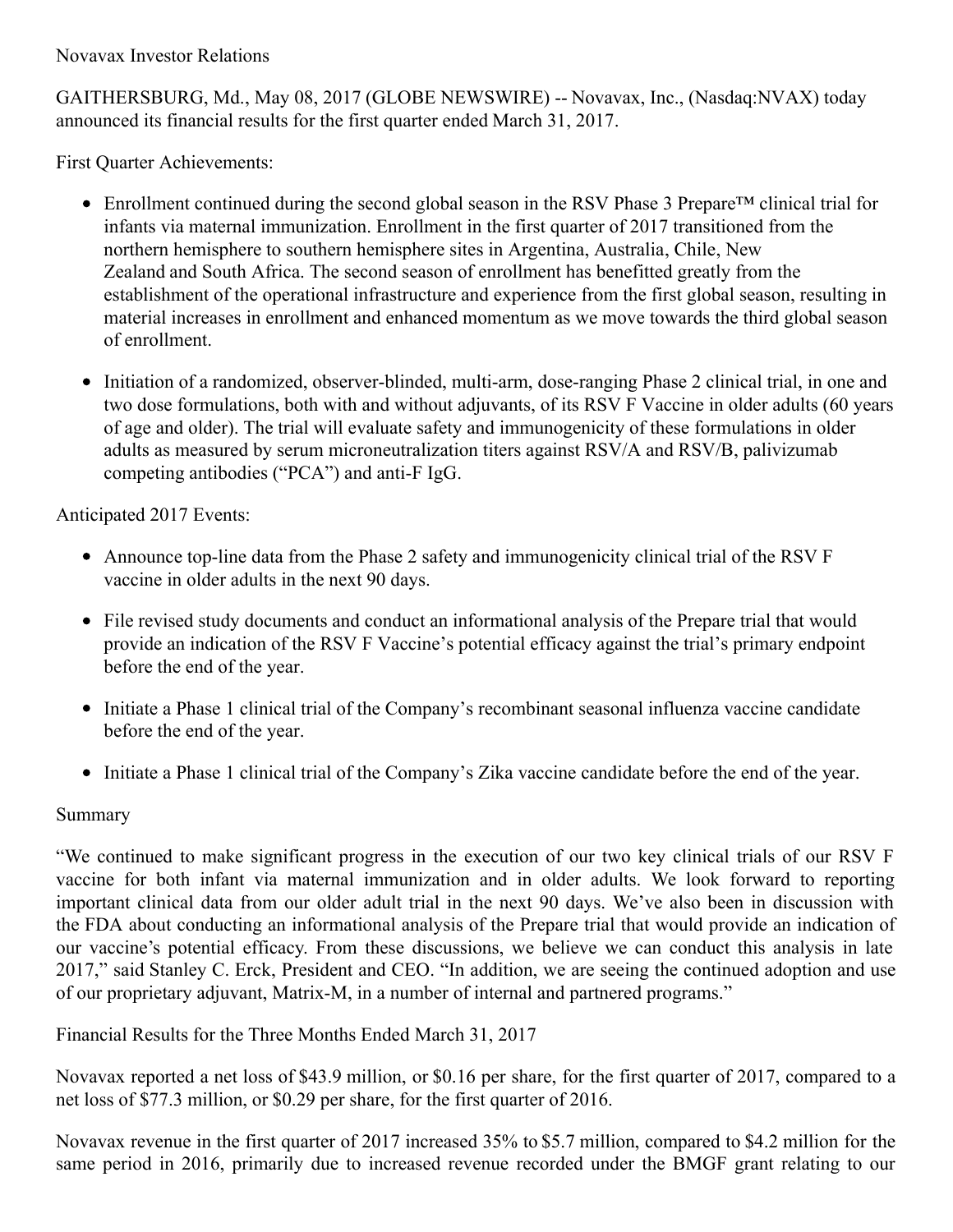ongoing Prepare clinical trial.

Research and development expenses decreased 45% to \$37.7 million in the first quarter of 2017, compared to \$69.0 million for the same period in 2016. The decrease was primarily due to reduced costs associated with the clinical trials and development activities of our RSV F Vaccine and lower employee-related costs.

General and administrative expenses decreased 16% to \$8.9 million in the first quarter of 2017, compared to \$10.5 million for the same period in 2016. The decrease was primarily due to lower professional fees for pre-commercialization activities.

Interest income (expense), net for the first quarter of 2017 was (\$3.0) million, compared to (\$1.9) million for the same period in 2016.

As of March 31, 2017, the company had \$211.2 million in cash and cash equivalents and marketable securities compared to \$235.5 million as of December 31, 2016. Net cash used in operating activities for the first quarter of 2017 was \$38.6 million, compared to \$69.8 million for same period in 2016. The decrease in cash usage was primarily due to decreased costs relating to our RSV F Vaccine and lower employee-related costs.

### Conference Call

Novavax management will host its quarterly conference call today at 4:30 p.m. ET. The dial-in number for the conference call is (877) 212-6076 (Domestic) or (707) 287-9331 (International), passcode 15607801. A replay of the conference call will be available starting at 7:30 p.m. ET on May 8, 2017 until 7:30 pm ET on May 15, 2017. To access the replay by telephone, dial (855) 859-2056 (Domestic) or (404) 537-3406 (International) and use passcode 15607801.

A webcast of the conference call can also be accessed via a link on the home page of the Novavax website (novavax.com) or through the "Investor Info"/"Events" tab on the Novavax website. A replay of the webcast will be available through the "Investor Info"/"Events" tab on the Novavax website until July 3, 2017.

#### About Novavax

Novavax, Inc. (Nasdaq:NVAX) is a clinical-stage biotechnology company committed to delivering novel products to prevent a broad range of infectious diseases. Our recombinant nanoparticles and Matrix-M™ adjuvant technology are the foundation for groundbreaking innovation that improves global health through safe and effective vaccines. Additional information about Novavax is available on the Company's website, [novavax.com](https://www.globenewswire.com/Tracker?data=jd0_jhBb1ZMQnuZ84XzQZ0eeab8eyIGFbANcIN0CMifEFLBMyUr87LY4NrJQT3HY0-k99efs5BvBVrFWQA_UZQ==).

#### About RSV

Respiratory syncytial virus (RSV) is the most common cause of lower respiratory tract infections and the leading viral cause of severe lower respiratory tract disease in infants and young children worldwide, with estimated annual infection and mortality rates of 64 million and 160,000, respectively.1 In the U.S., RSV is the leading cause of hospitalization of infants, and globally, is second only to malaria as a cause of death in children under 1 year of age.2 3 Despite the induction of post-infection immunity, repeat infection and lifelong susceptibility to RSV is common. Currently, there is no approved RSV vaccine available.4 5

#### Forward-Looking Statements

Statements herein relating to the future of Novavax and the ongoing development of its vaccine and adjuvant products are forward-looking statements. Novavax cautions that these forward looking statements are subject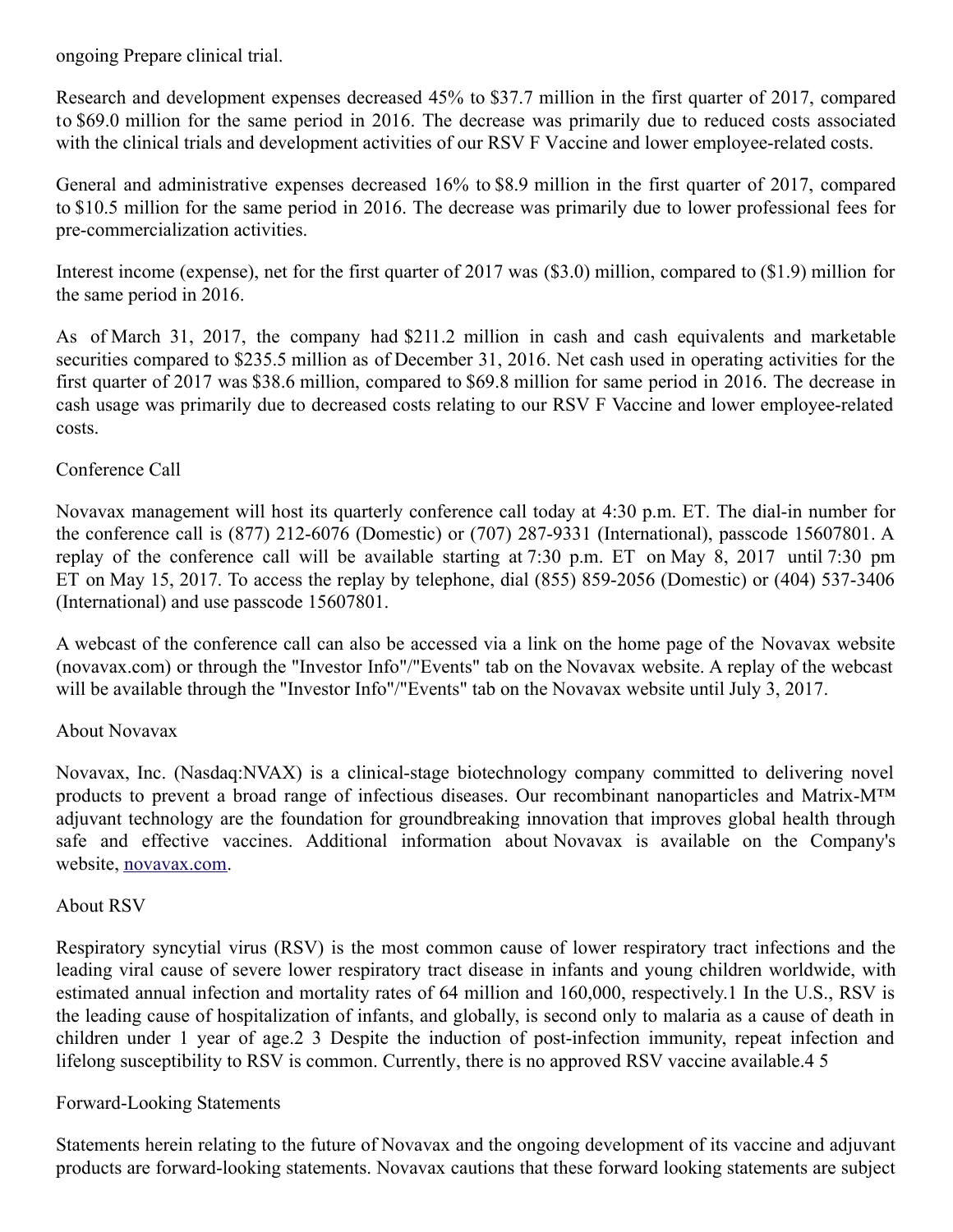to numerous risks and uncertainties, which could cause actual results to differ materially from those expressed or implied by such statements. These risks and uncertainties include those identified under the heading "Risk Factors" in the Novavax Annual Report on Form 10-K for the year ended December 31, 2016 and the Report on Form 10-Q for the period ended March 31, 2017, both as filed with the Securities and Exchange Commission (SEC). We caution investors not to place considerable reliance on the forwardlooking statements contained in this press release. You are encouraged to read our filings with the SEC, available at sec.gov, for a discussion of these and other risks and uncertainties. The forward-looking statements in this press release speak only as of the date of this document, and we undertake no obligation to update or revise any of the statements. Our business is subject to substantial risks and uncertainties, including those referenced above. Investors, potential investors, and others should give careful consideration to these risks and uncertainties.

1 Nair, H. *et al.* Global burden of acute lower respiratory infections due to respiratory syncytial virus in young children: a systematic review and meta-analysis. *Lancet*, 2010; 375: 1545-1555.

2 Hall, C.B. *et al.* Respiratory Syncytial Virus-Associated hospitalizations Among Children Less Than 24 Months of Age. *Pediatrics*, 2013; 132(2): E341-348.

3 Oxford Vaccine Group: [http://www.ovg.ox.ac.uk/rsv](https://www.globenewswire.com/Tracker?data=ACEoXlfGHpnVz0CQfjKbrmPtB4uH7PSRuxjQFMjXurnc_vJbv02iWeHroW291uqp2KGF4F2op_fpnkK3UJcNWhO57tM4-5uAQMycLcmbuwg=)

4 Glezen, W.P. *et al.* Risk of primary infection and reinfection with respiratory syncytial virus. *Am J Dis Child*, 1986; 140:543-546.

5 Glenn GM, *et al.* Modeling maternal fetal RSV F vaccine induced antibody transfer in guinea pigs. *Vaccine,* 2015; In press. [http://dx.doi.org/10.1016/j.vaccine.2015.08.039](https://www.globenewswire.com/Tracker?data=ACEoXlfGHpnVz0CQfjKbrt5w7-KG75dbZGt89WUjvH6Izie4m4LQbwX7HoJ5qjUuZYCOIpqTgCmqaR__hRfqbgECf7_AductqinvYniI4dsJ79TbATv86kQpHAT5DDgHtWJEg9qAmpB3fdGnVEjdtk7VY29_K3b8CaPgAZuu2ho=).

#### NOVAVAX, INC.

CONDENSED CONSOLIDATED STATEMENTS OF OPERATIONS

(in thousands, except per share information) (unaudited)

|                                | Three Months Ended                |  |  |  |  |  |
|--------------------------------|-----------------------------------|--|--|--|--|--|
|                                | March 31,                         |  |  |  |  |  |
|                                | 2017<br>2016                      |  |  |  |  |  |
| Revenue                        | \$<br>5,680<br>4,218              |  |  |  |  |  |
| Expenses:                      |                                   |  |  |  |  |  |
| Research and development       | 37,654<br>68,952                  |  |  |  |  |  |
| General and administrative     | 8,852<br>10,528                   |  |  |  |  |  |
| Total expenses                 | 79,480<br>46,506                  |  |  |  |  |  |
| Loss from operations           | (40,826)<br>(75,262)              |  |  |  |  |  |
| Interest income (expense), net | (1,957)<br>(3,039)                |  |  |  |  |  |
| Other income (expense)         | 11<br>(33)                        |  |  |  |  |  |
| Net loss                       | \$<br>(43, 854)<br>$$^{(77,252)}$ |  |  |  |  |  |
|                                |                                   |  |  |  |  |  |